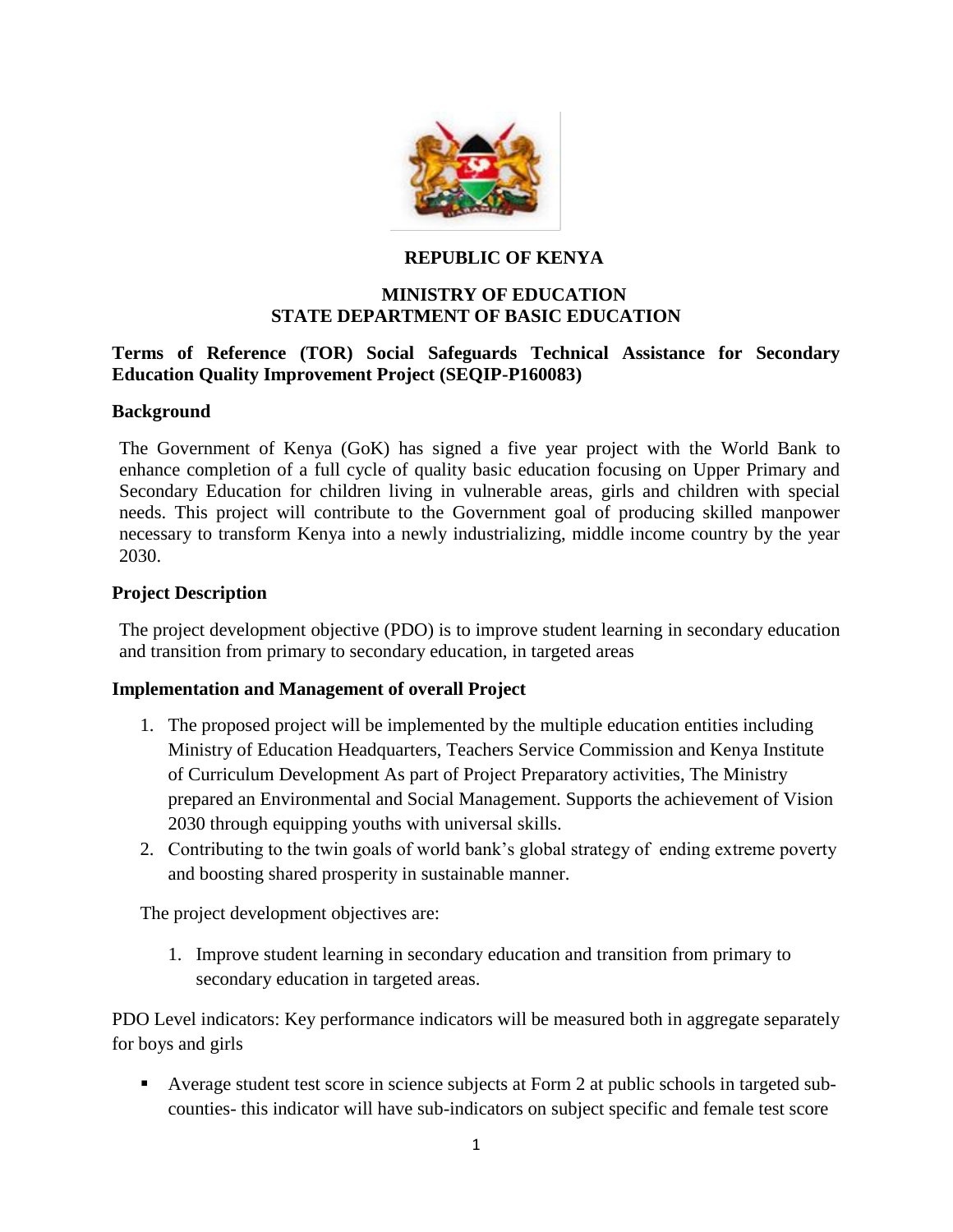- Average student test score in mathematics at Form 2 at public schools in targeted subcounties- this indicator will also have a sub-indicator on female test score
- **Transition rate from primary to secondary education in targeted sub-counties- sub**indicator on female transition rate.

#### **Scope of services** the **Technical Assistance**

The TA will provide support and technical guidance for ESMF safeguards during the implementation of Project of SEQIP to ensure social, environment, health and safety Management issues are efficiently and effectively handled in line within the Government rules and regulations regarding safeguards in World Bank guidelines.

In line with the above, Social Safeguards TA will be required to carry out the outlined responsibilities:

- a) Focus on Gender and Socio-economic equity and look at critical areas for improvement of student learning and targeted areas.
- b) Preparing internal social guidelines for the preparation, implementation, monitoring and reporting of social documents required by various safeguards instruments;
- c) Reviewing Social Implementation Plans such as the Vulnerable and Marginalized Groups Plan, Social Assessment Plan and other social safeguards documents prepared by consultants to ensure compliance with relevant safeguards policies of the Government of Kenya and the World Bank;
- d) Providing recommendations to SEQIP implementation team and Implementing Agencies accordingly and make necessary changes prior to submission of relevant Social Safeguard instruments to the World Bank, ensure consistency in the level of proficiency and presentation of the documentation; •
- e) Supporting SEQIP implementation team in the review of documentation pertaining to Social Safeguards compliance (including bidding documents, reviews on-site, reports from contractors etc.) during project implementation;
- f) Contribute to project progress reports pertaining to overall implementation of Social Safeguards requirements of the project; •
- g) Preparing training materials, and conducting technical training workshops to MOE and SEQIP Implementation staff as well project implementation agencies on Social safeguards requirements; •
- h) The TA will continually monitor the inclusion of VMG and the achievement of gender equality especially in the administration of the scholarships and mentorship while liaising with the school based Gender Champion teacher on modeling and gender based violence.
- i) In collaboration with the project management unit, the TA will ensure improvement of public health in the schools and that the improved sanitation facilities are gender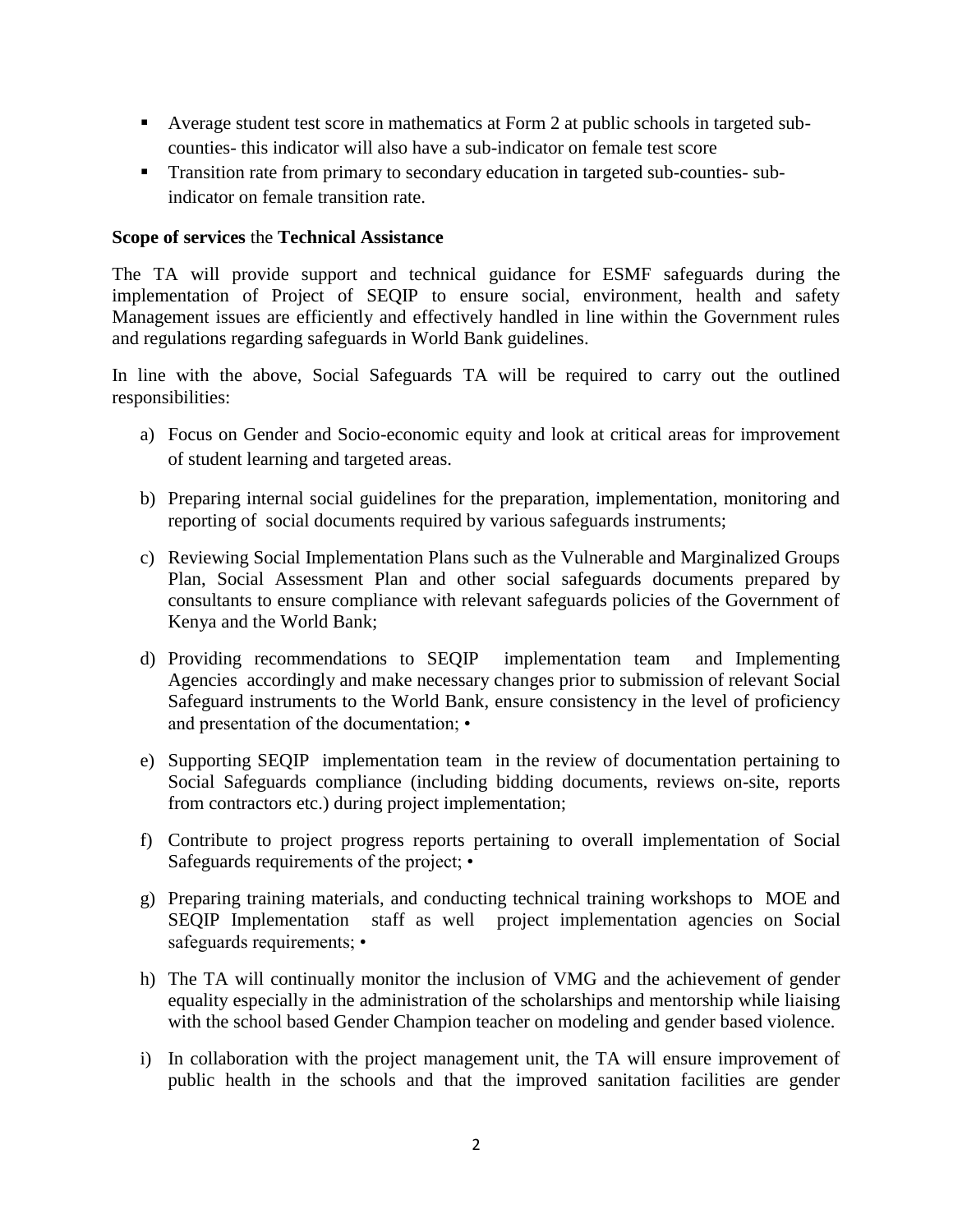segregated and meet the required privacy standards to encourage girls' attendance during menstruation.

j) Provide technical support to communities on their effort on social mobilization against cultural practices such as FGM and early marriages which hamper retention and completion of school by girls.

## **Experience**

- (i) A holder of a minimum of a Bachelors Degree in Sociology, Development studies or its equivalent with an experience of 5 years relevant experience in Social Development and Mobilization. Holders of a Masters Degree in the relevant field will have an added advantage.
- (ii) Past experience in similar Social and Education project in Kenya;
- (iii) Individuals who have knowledge of experience of the World Bank projects and Safeguards policies will have an added advantage

## **Deliverables**

- a) A framework for complaints resolution/ grievance mechanism to address complaints
- b) A training manual for continuous capacity building for Teachers, BoM, PTA and implementing agencies
- c) A guideline on community mobilization and sensitization.
- d) A tool for Social audit reviews.
- e) A guideline for stakeholders who will be administering the scholarships.

## **Duration and Time Schedule**

This is a continuous process guided by the World Bank Social and Environmental Operational Procedures, Project Appraisal Document (PAD) and relevant SEQIP safeguards Frameworks. The assignment will commence in April, 2018 for two years on one year renewable contract period based on performance as per the Terms of Reference (ToRs).

## **Qualification of the TA**

The TA should be suitably qualified with a Master's Degree in Sociology/Social Science with relevant project experience.

## **Reporting**

- The safeguards TA will be working under the direction and supervision of Director of Projects Coordination and Delivery
- All the progress reports shall be submitted as will be agreed on to the DPCAD